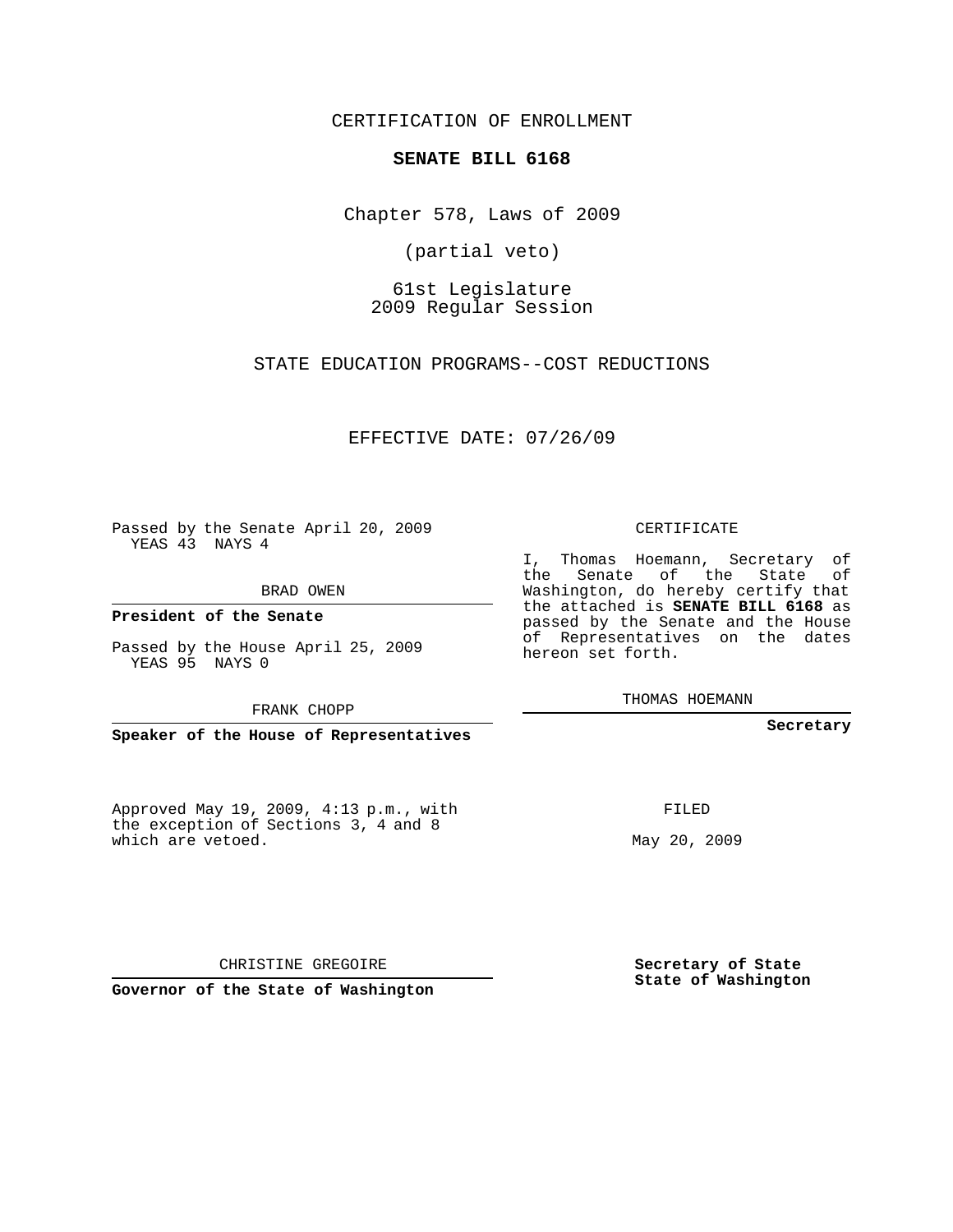## **SENATE BILL 6168** \_\_\_\_\_\_\_\_\_\_\_\_\_\_\_\_\_\_\_\_\_\_\_\_\_\_\_\_\_\_\_\_\_\_\_\_\_\_\_\_\_\_\_\_\_

\_\_\_\_\_\_\_\_\_\_\_\_\_\_\_\_\_\_\_\_\_\_\_\_\_\_\_\_\_\_\_\_\_\_\_\_\_\_\_\_\_\_\_\_\_

Passed Legislature - 2009 Regular Session

**State of Washington 61st Legislature 2009 Regular Session**

**By** Senators Tom and Prentice

 AN ACT Relating to reducing costs in state elementary and secondary education programs; and amending RCW 28A.415.380, 28A.320.190, 28A.415.340, 28A.300.515, 28A.630.035, 28A.300.130, 28A.245.060, 28A.625.020, 28A.300.520, and 28A.320.125.

BE IT ENACTED BY THE LEGISLATURE OF THE STATE OF WASHINGTON:

 **Sec. 1.** RCW 28A.415.380 and 2007 c 396 s 4 are each amended to read as follows:

 (1) A mathematics and science instructional coach program is authorized, which shall consist of a coach development institute, coaching seminars, coaching activities in schools, and program evaluation.

 (2) The office of the superintendent of public instruction shall develop a mathematics and science instructional coach program that includes an initial coach development experience for new coaches provided through an institute setting, coaching support seminars, and additional coach development services. The office shall draw upon the experiences of coaches in federally supported elementary literacy programs and other successful programs, research and policy briefs on adult professional development, and research that specifically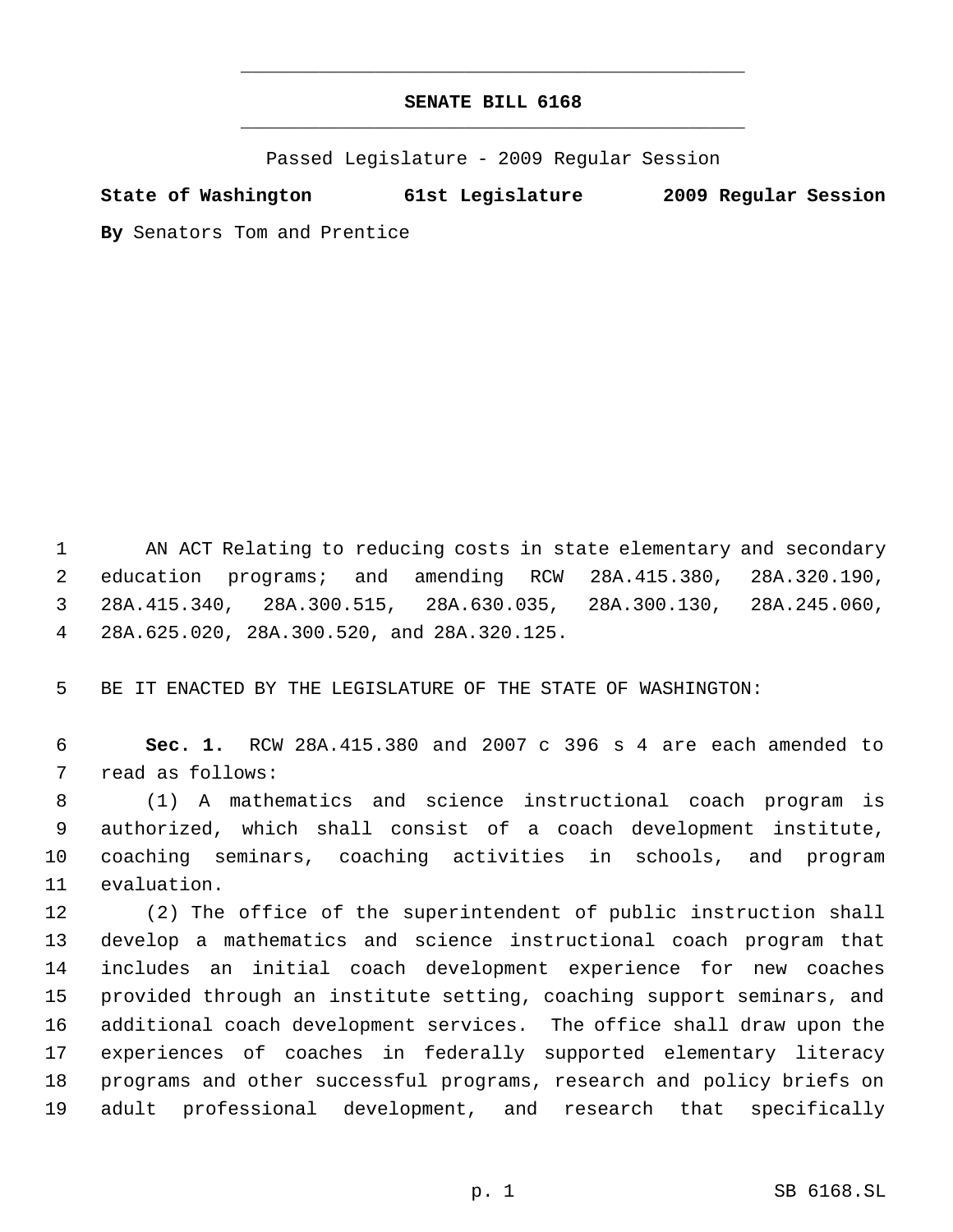addresses the instructional environments of middle, junior high, and high schools as well as the unique aspects of the fields of mathematics and science.

 (3) The office of the superintendent of public instruction shall design the application process and select the program participants.

 (4) Schools and school districts participating in the program shall carefully select the individuals to perform the role of mathematics or science instructional coach. Characteristics to be considered for a successful coach include:

10 (a) Expertise in content area;

 (b) Expertise in various instructional methodologies and personalizing learning;

 (c) Personal skills that include skilled listening, questioning, trust-building, and problem-solving;

 (d) Understanding and appreciation for the differences in adult learners and student learners; and

 (e) Capacity for strategic planning and quality program implementation.

 (5) The role of the mathematics or science instructional coach is focused on supporting teachers as they apply knowledge, develop skills, polish techniques, and deepen their understanding of content and instructional practices. This work takes a number of forms including: Individualized professional development, department-wide and school- wide professional development, guidance in student data interpretation, and using assessment to guide instruction. Each coach shall be assigned to two schools as part of the program.

(6) Program participants have the following responsibilities:

 (a) Mathematics and science coaches shall participate in the coach development institute as well as in coaching support seminars that take place throughout the school year, practice coaching activities as guided by those articulated in the role of the coach in subsection (5) of this section, collect data, and participate in program evaluation activities as requested by the institute pursuant to subsection (7) of this section.

 (b) School and district administrators in districts in which the mathematics and science coaches are practicing shall participate in program evaluation activities.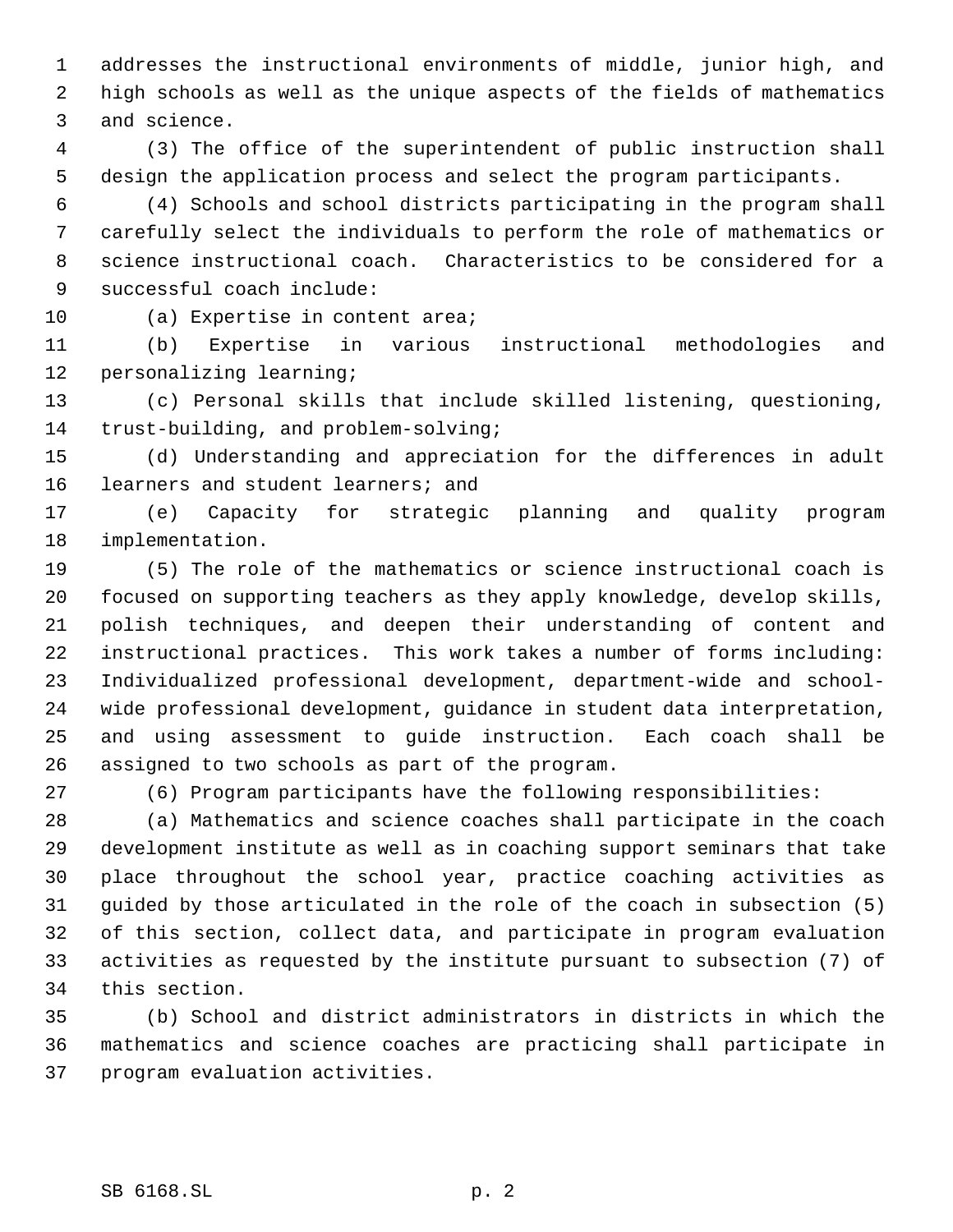(7)(a) The Washington State University social and economic sciences research center shall conduct an evaluation of the mathematics and science instructional coach program in this section. Data shall be collected through various instruments including surveys, program and activity reports, student performance measures, observations, interviews, and other processes. Findings shall include an evaluation of the coach development institute, coaching support seminars, and other coach support activities; recommendations with regard to the characteristics required of the coaches; identification of changes in teacher instruction related to coaching activities; and identification of the satisfaction level with coaching activities as experienced by classroom teachers and administrators.

 (b) The Washington State University social and economic sciences research center shall report its findings to the governor, the office of the superintendent of public instruction, and the education and fiscal committees of the legislature. An interim report is due November 1, 2008. The final report is due December 1, 2009.

 (8) The mathematics and science instructional coach program in this section shall be implemented to the extent funds are available for that purpose.

 **Sec. 2.** RCW 28A.320.190 and 2008 c 321 s 3 are each amended to read as follows:

 (1) The extended learning opportunities program is created for eligible eleventh and twelfth grade students who are not on track to meet local or state graduation requirements as well as eighth grade 26 students who ((may -not -be -on -track -to -meet -the -standard -on -the 27 Washington  $-$  assessment  $-$  of  $-$  student  $-$  learning  $-$  or)) need additional assistance in order to have the opportunity for a successful entry into high school. The program shall provide early notification of graduation status and information on education opportunities including preapprenticeship programs that are available.

 (2) Under the extended learning opportunities program and to the 33 extent funds are available for that purpose, districts shall make available to students in grade twelve who have failed to meet one or more local or state graduation requirements the option of continuing enrollment in the school district in accordance with RCW 28A.225.160.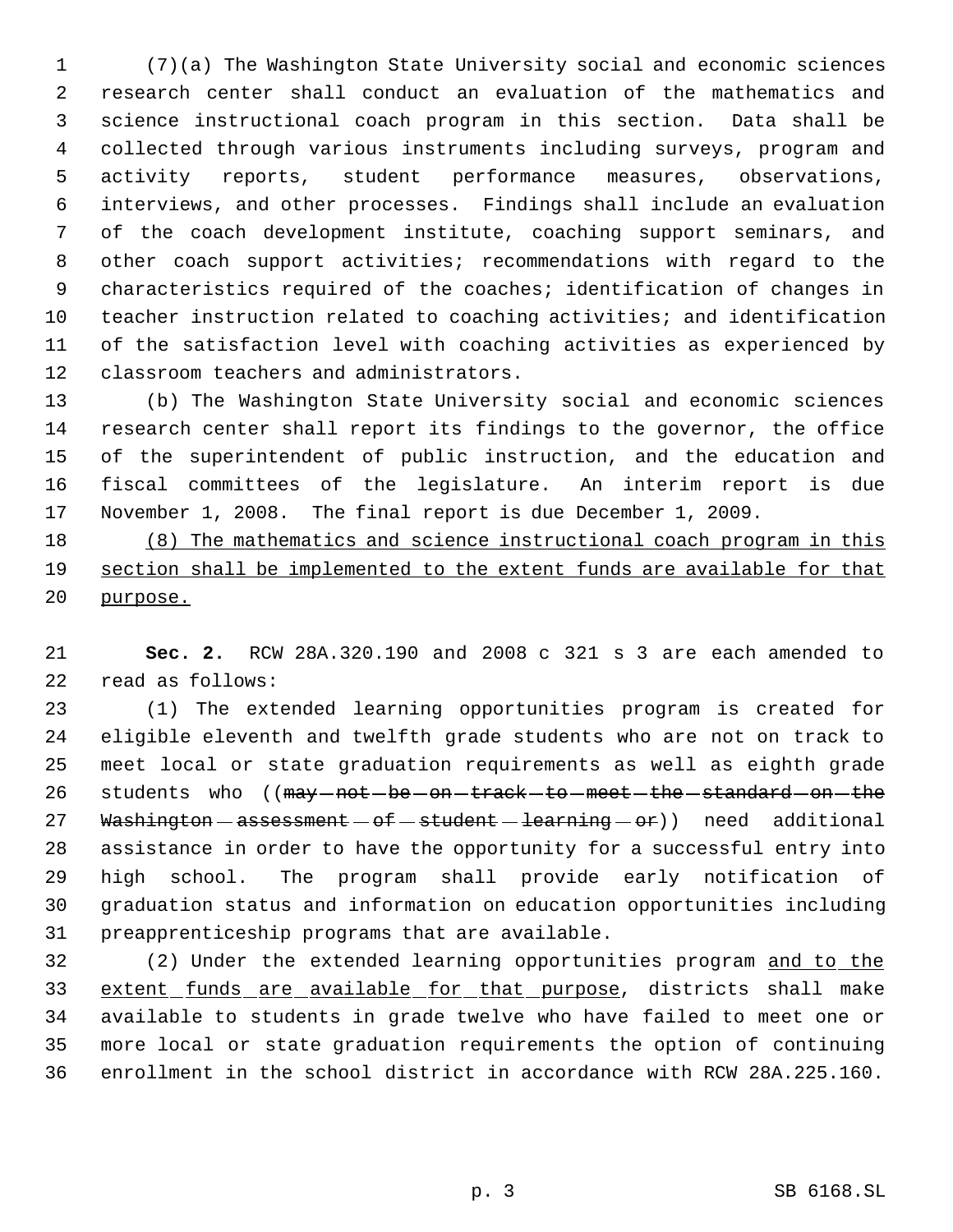Districts are authorized to use basic education program funding to provide instruction to eligible students under RCW 28A.150.220(3).

3 (3) Under the extended learning (( $\{\text{opportunities}\}\)$ ) opportunities program, instructional services for eligible students can occur during the regular school day, evenings, on weekends, or at a time and location deemed appropriate by the school district, including the educational service district, in order to meet the needs of these students. Instructional services provided under this section do not include services offered at private schools. Instructional services can include, but are not limited to, the following:

(a) Individual or small group instruction;

 (b) Instruction in English language arts and/or mathematics that eligible students need to pass all or part of the Washington assessment of student learning;

 (c) Attendance in a public high school or public alternative school classes or at a skill center;

(d) Inclusion in remediation programs, including summer school;

 (e) Language development instruction for English language learners; (f) Online curriculum and instructional support, including programs for credit retrieval and Washington assessment of student learning preparatory classes; and

 (g) Reading improvement specialists available at the educational service districts to serve eighth, eleventh, and twelfth grade educators through professional development in accordance with RCW 28A.415.350. The reading improvement specialist may also provide direct services to eligible students and those students electing to continue a fifth year in a high school program who are still struggling with basic reading skills.

 *\*Sec. 3. RCW 28A.415.340 and 2007 c 402 s 1 are each amended to read as follows:*

 *(1) Research supports the value of quality school and school district leadership. Effective leadership is critical to improving student learning and transforming underperforming schools and school districts into world-class learning centers.*

 *(2) A public-private partnership is established to develop, pilot, and implement, to the extent funds are available, the Washington state leadership academy to focus on the development and enhancement of*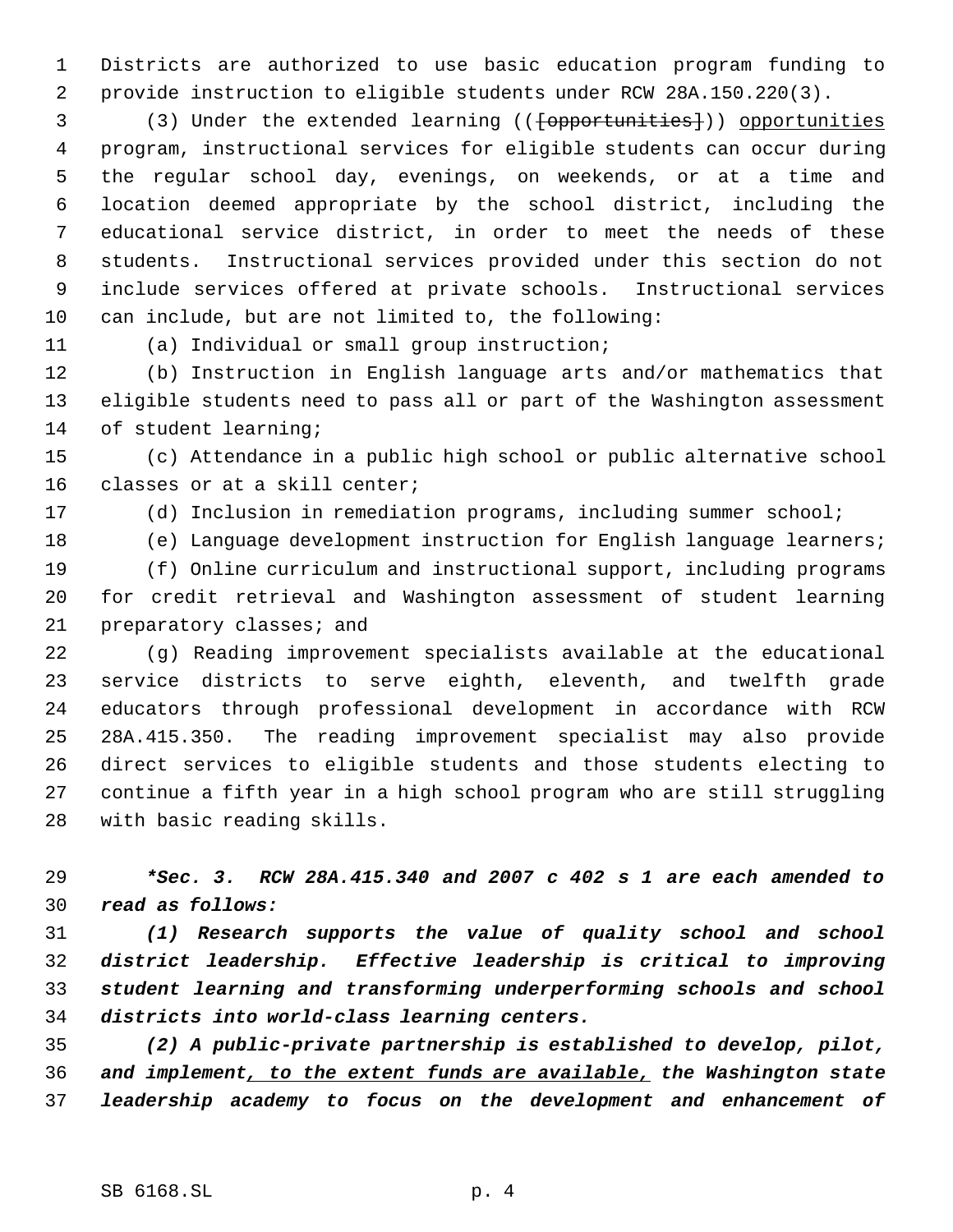*personal leadership characteristics and the teaching of effective practices and skills demonstrated by school and district administrators who are successful managers and instructional leaders. It is the goal of the academy to provide state-of-the-art programs and services across the state.*

 *(3) Academy partners include the state superintendent and principal professional associations, private nonprofit foundations, institutions of higher education with approved educator preparation programs, the professional educator standards board, the office of the superintendent of public instruction, educational service districts, the state school business officers' association, and other entities identified by the partners. The partners shall designate an independent organization to act as the fiscal agent for the academy and shall establish a board of directors to oversee and direct the academy's finances, services, and programs. The academy shall be supported by a national research institution with demonstrated expertise in educational leadership.*

 *(4) Initial development of academy course content and activities shall be supported by private funds. Implementation of the Washington state leadership academy is subject to the availability of funds. Initial tasks of the academy are to:*

 *(a) Finalize a comprehensive design of the academy and the development of the curriculum frameworks for a comprehensive leadership development program that includes coursework, practicum, mentoring, and evaluation components;*

*(b) Develop curriculum for individual leadership topics;*

*(c) Pilot the curriculum and all program components; and*

 *(d) Modify the comprehensive design, curriculum coursework, practicum, and mentoring programs based on the research results gained from pilot activities.*

 *(5) The board of directors shall report semiannually to the superintendent of public instruction on the financial contributions provided by foundations and other organizations to support the work of the academy. The board of directors shall report by December 31st each year to the superintendent of public instruction on the programs and services provided, numbers of participants in the various academy activities, evaluation activities regarding program and participant outcomes, and plans for the academy's future development.*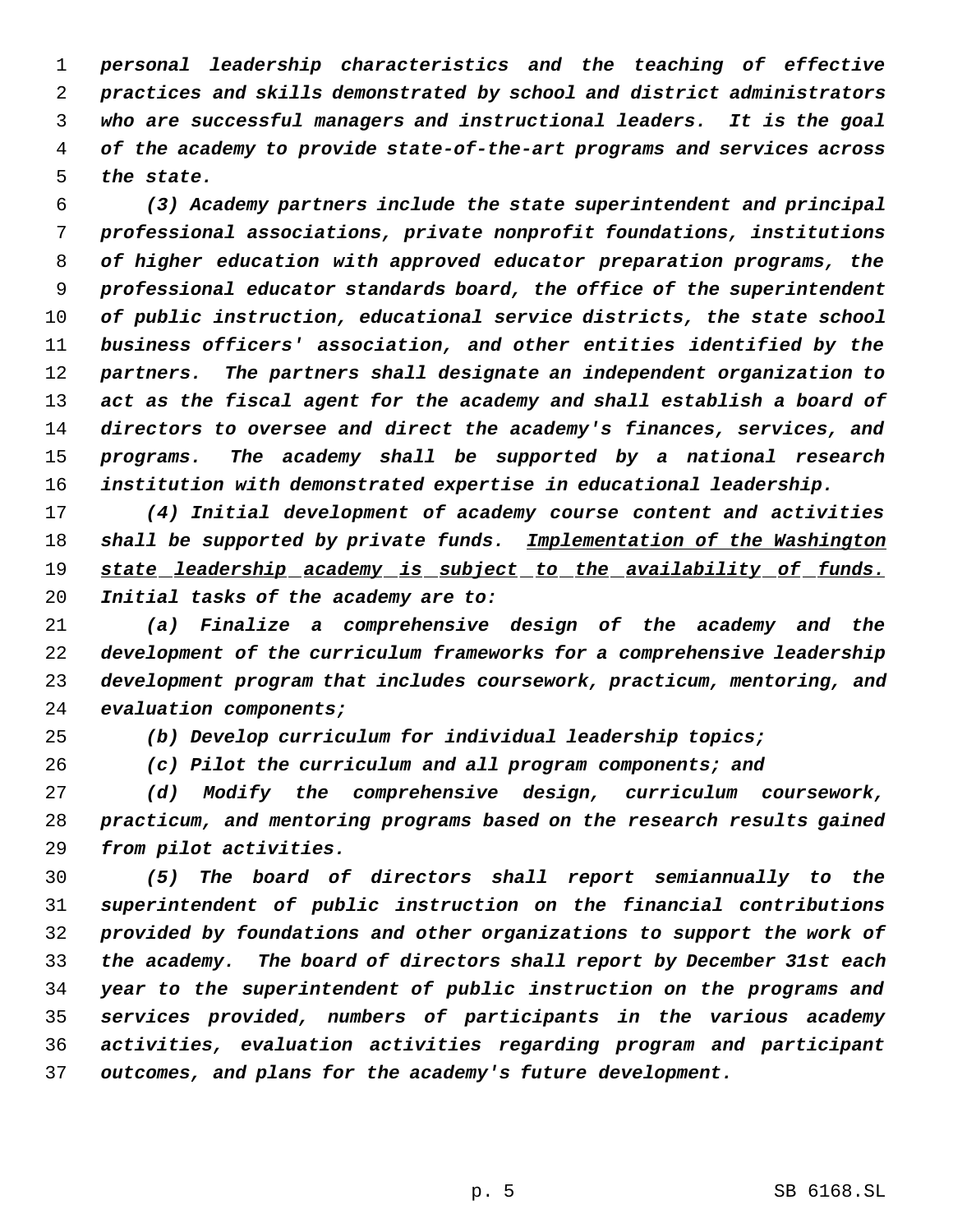*(6) The board of directors shall make recommendations for changes in superintendent and principal preparation programs, the administrator licensure system, and continuing education requirements. \*Sec. 3 was vetoed. See message at end of chapter.*

 *\*Sec. 4. RCW 28A.300.515 and 2007 c 396 s 15 are each amended to read as follows:*

 *To the extent funds are available for this purpose, the superintendent of public instruction shall provide support for statewide coordination for math, science, and technology, including employing a statewide director for math, science, and technology. The duties of the director shall include, but not be limited to:*

 *(1) Within funds specifically appropriated therefor, obtain a statewide license, or otherwise obtain and disseminate, an interactive, project-based high school and middle school technology curriculum that includes a comprehensive professional development component for teachers and, if possible, counselors, and also includes a systematic program evaluation. The curriculum must be distributed to all school districts, or as many as feasible, by the 2007-08 school year;*

 *(2) Within funds specifically appropriated therefor, supporting a public-private partnership to assist school districts with implementing an ongoing, inquiry-based science program that is based on a research- based model of systemic reform and aligned with the Washington state science grade level expectations;*

 *(3) Within funds specifically appropriated therefor, supporting a public-private partnership to provide enriching opportunities in mathematics, engineering, and science for underrepresented students in grades kindergarten through twelve using exemplary materials and instructional approaches;*

 *(4) In an effort to increase precollege and prework interest in math, science, and technology fields, in collaboration with the community and technical colleges, the four-year institutions of higher education, and the workforce training and education coordinating board, conducting outreach efforts to attract middle and high school students to careers in math, science, and technology and to educate students about the coursework that is necessary to be adequately prepared to succeed in these fields;*

 *(5) Coordinating youth opportunities in math, science, and technology, including facilitating student participation in school*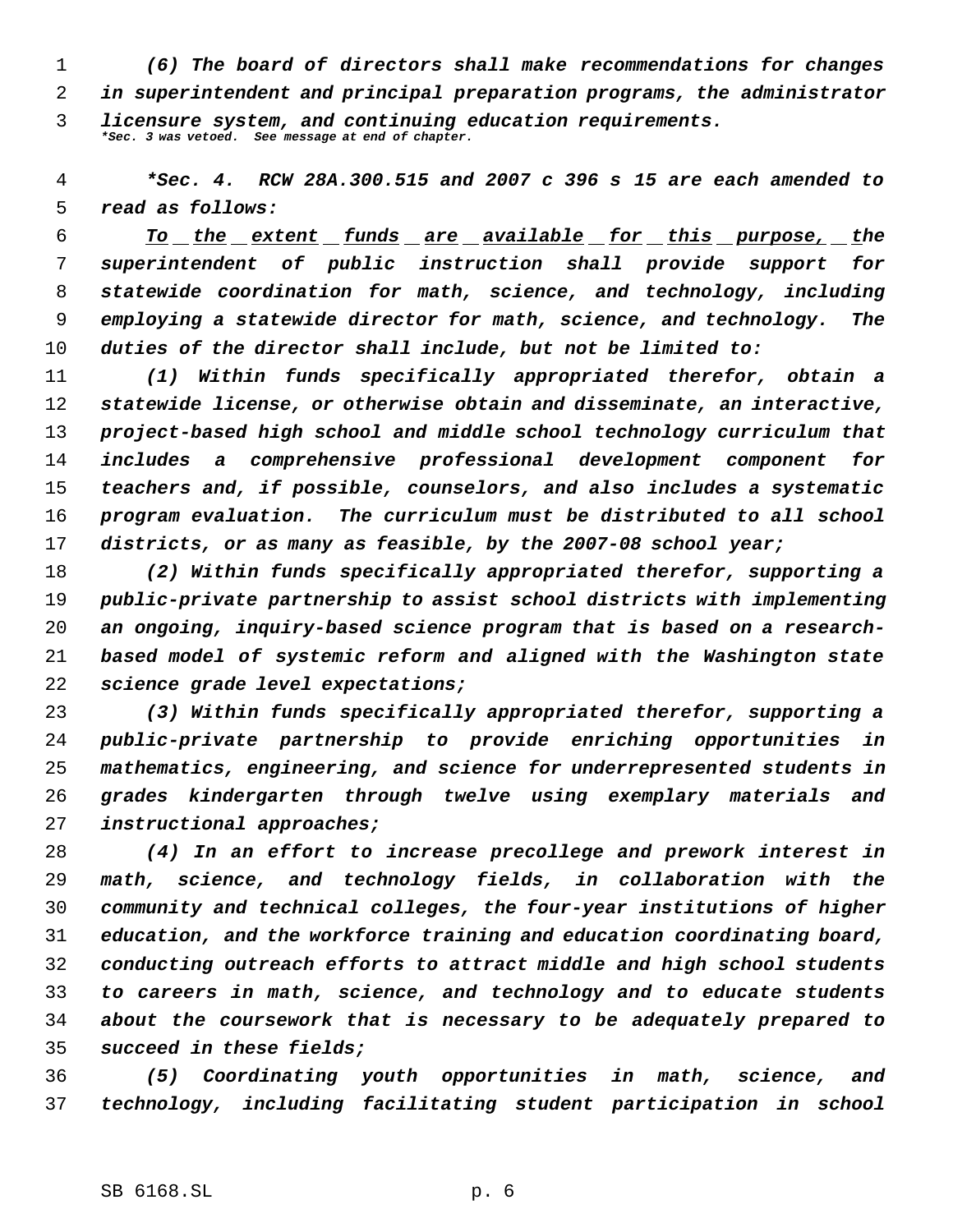*clubs, state-level fairs, national competitions, and encouraging partnerships between students and university faculty or industry to facilitate such student participation;*

 *(6) Developing and maintaining public-private partnerships to generate business and industry assistance to accomplish the following:*

 *(a) Increasing student engagement and career awareness, including increasing student participation in the youth opportunities in subsection (5) of this section;*

 *(b) Creation and promotion of student scholarships, internships, and apprenticeships;*

 *(c) Provision of relevant teacher experience and training, including on-the-job professional development opportunities;*

 *(d) Upgrading kindergarten through twelfth grade school equipment and facilities to support high quality math, science, and technology programs;*

 *(7) Assembling a cadre of inspiring speakers employed or experienced in the relevant fields to speak to kindergarten through twelfth grade students to demonstrate the breadth of the opportunities in the relevant fields as well as share the types of coursework that ((is [are])) are necessary for someone to be successful in the relevant field;*

 *(8) Providing technical assistance to schools and school districts, including working with counselors in support of the math, science, and technology programs; and*

 *(9) Reporting annually to the legislature about the actions taken to provide statewide coordination for math, science, and technology. \*Sec. 4 was vetoed. See message at end of chapter.*

 **Sec. 5.** RCW 28A.630.035 and 2006 c 113 s 3 are each amended to read as follows:

 (1) The legislature finds that the complexity of modern political life has created a demand for informed citizens who are willing not only to vote, but also to participate in the elections process.

 (2) The purpose of this section is to create a pilot project to help graduate students who are better voters, better citizens, and who are ready to take an informed and responsible place in society.

 (3) The office of the superintendent of public instruction, within 36 funds available for this purpose, shall work with selected county auditors' offices to develop an interactive high school civics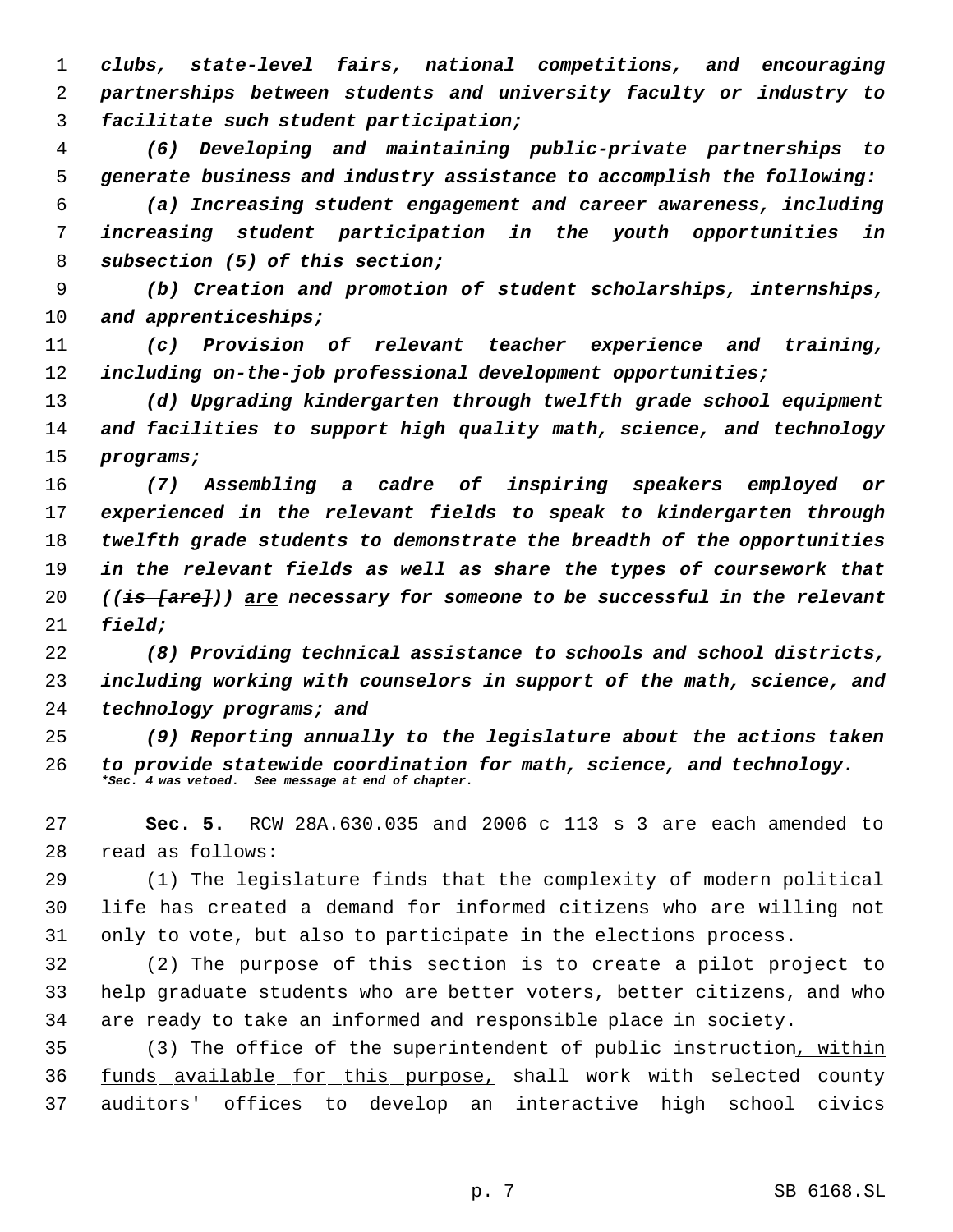curriculum to help students learn how to become informed citizens. The curriculum shall meet the requirements for the office of the superintendent of public instruction's classroom-based assessments. Staff from the office of the superintendent of public instruction shall work directly in the curriculum development.

6 (4) Counties (( $shall$ )) may apply to, and be selected by, the office of the superintendent of public instruction to participate in the pilot project under this section. A maximum of fifteen counties may participate.

(5) The curriculum shall include, but not be limited to:

(a) Local government organization;

(b) A discussion of ballot measures, initiatives, and referenda;

 (c) The role of the precinct in defining ballots, candidates, and political activities;

 (d) The roles and responsibilities of taxing jurisdictions in 16 establishing ballot measures; and

(e) The work of conducting elections.

 (6) The study may include in the curriculum civics essential academic learning requirements relating to examining representative government and citizen participation and analyzing the purposes and organization of government and laws.

22 (7) To the extent funds are available, a curriculum guide shall be developed that will help teachers and students maximize the learning of key issues in civics, and shall include strategies for helping students develop voters' guide information for ballot issues and candidates who appear on the ballot. This guide should incorporate ideas from other Washington state civics education programs, such as "We the People" and "Project Citizen." The guide should also present ideas for sharing the results of an election with the larger community and with local government officials in productive, meaningful ways.

 (8) In addition to the required components of the pilot project under this section, other activities may be included in the project, such as:

(a) Conducting mock county elections at schools; and

 (b) Preparing an advisory issue on which the school would vote, including issue preparation, conducting the election, and preparing a presentation to a local government official on the results of the advisory issue.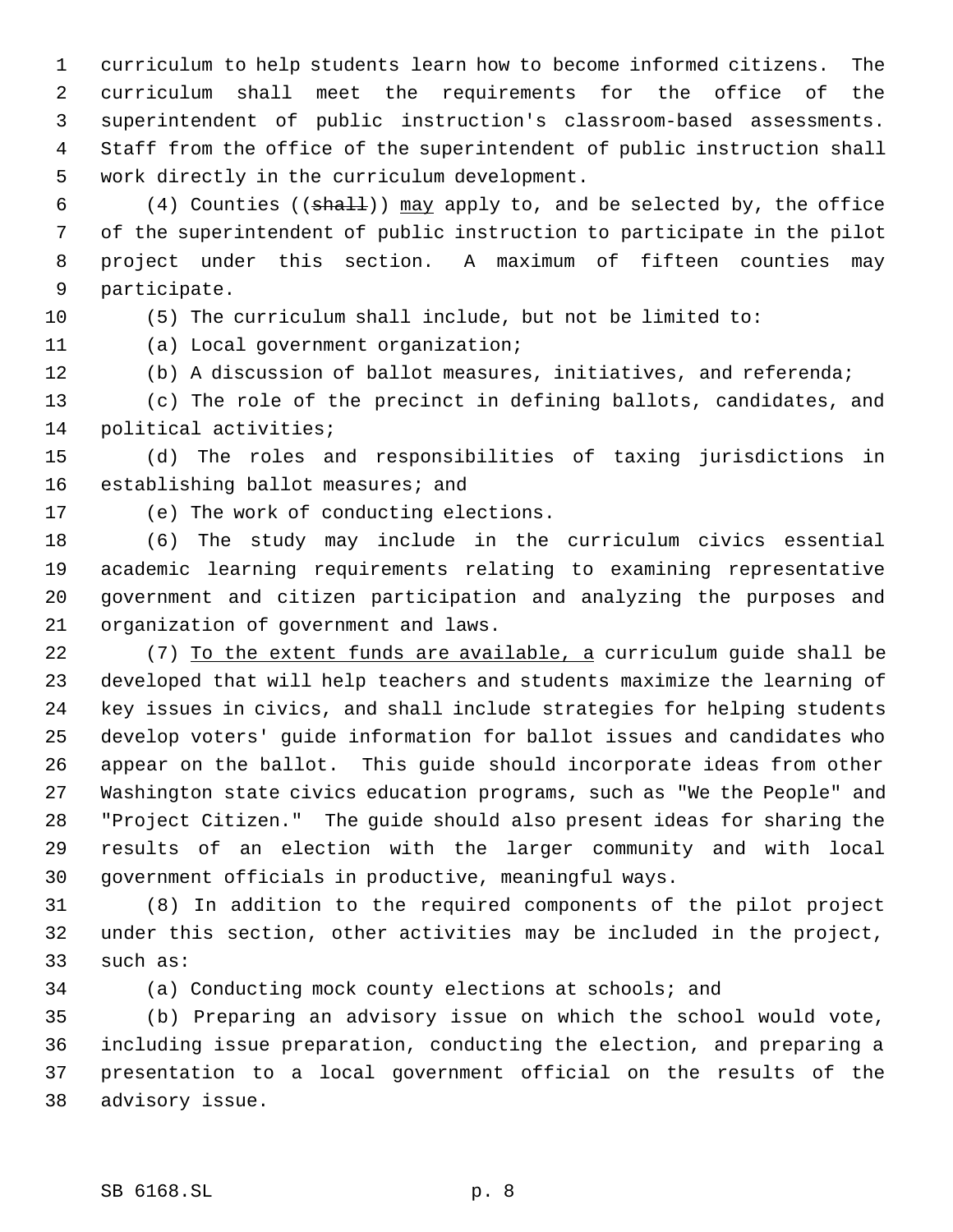(9) The pilot project shall operate for the 2006-07 and 2007-08 school years.

 (((10) Funds for the pilot project shall be made available to the 4 office of the superintendent of public instruction for a contract position in civics curriculum and for support costs for soliciting and implementing volunteer participation.

  $(11)$ ) The office of the superintendent of public instruction shall adopt rules to implement this section, including rules specifying selection criteria for counties that wish to participate.

 $((+12))$  (11) The superintendent of public instruction shall provide an interim report to appropriate committees of the legislature by December 1, 2008, and a final report by December 1, 2009, detailing the results of the project and budget recommendations for expansion, if appropriate.

15  $((+13))$   $(12)$  This section expires January 31, 2010.

 **Sec. 6.** RCW 28A.300.130 and 2008 c 165 s 1 are each amended to read as follows:

 (1) To facilitate access to information and materials on educational improvement and research, the superintendent of public instruction, to the extent funds are appropriated, shall establish the center for the improvement of student learning. The center shall work in conjunction with parents, educational service districts, institutions of higher education, and education, parent, community, and business organizations.

25 (2) The center, to the extent funds are appropriated for this 26 purpose, and in conjunction with other staff in the office of the superintendent of public instruction, shall:

 (a) Serve as a clearinghouse for information regarding successful educational improvement and parental involvement programs in schools and districts, and information about efforts within institutions of higher education in the state to support educational improvement initiatives in Washington schools and districts;

 (b) Provide best practices research that can be used to help schools develop and implement: Programs and practices to improve instruction; systems to analyze student assessment data, with an emphasis on systems that will combine the use of state and local data to monitor the academic progress of each and every student in the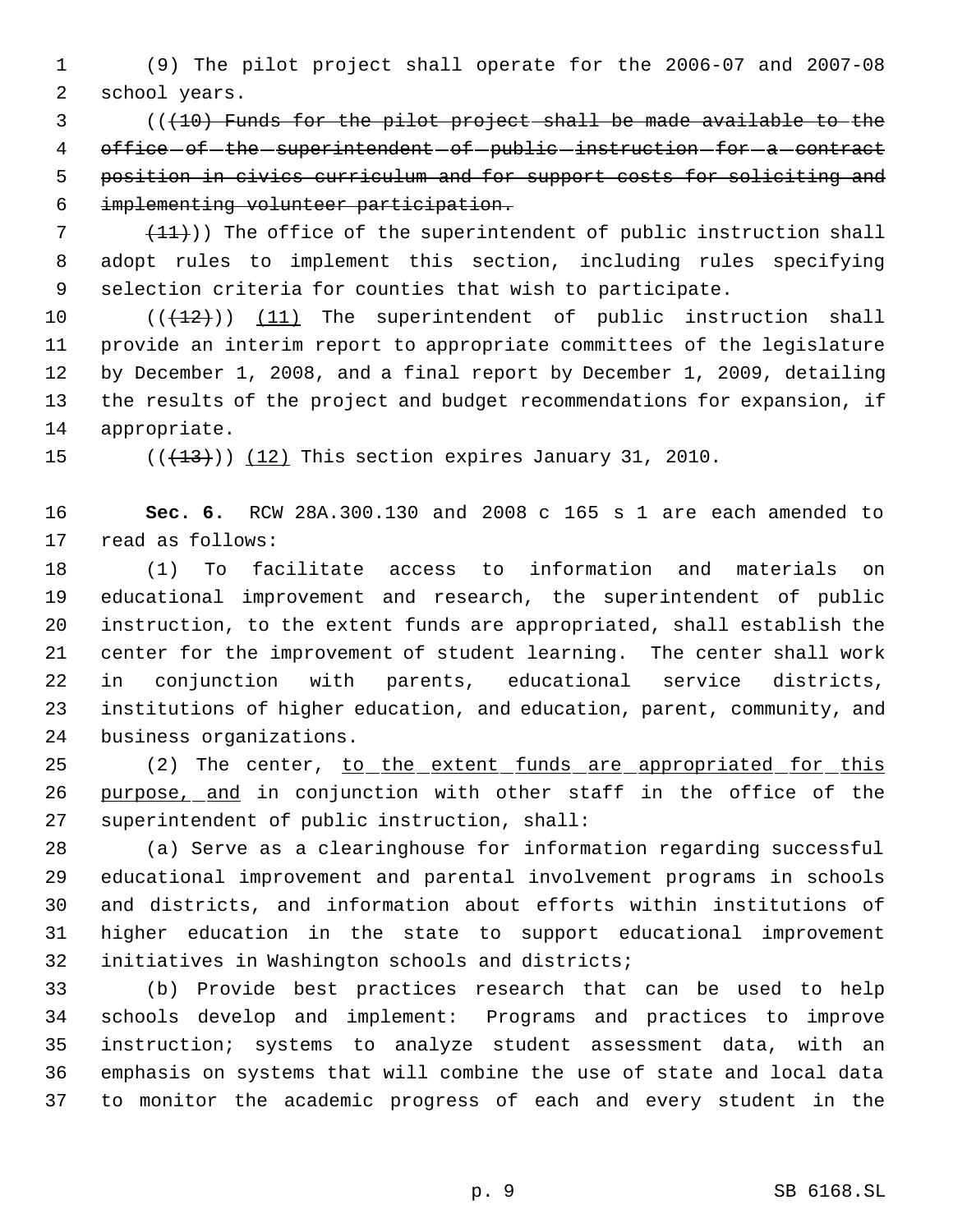school district; comprehensive, school-wide improvement plans; school- based shared decision-making models; programs to promote lifelong learning and community involvement in education; school-to-work transition programs; programs to meet the needs of highly capable students; programs and practices to meet the needs of students with disabilities; programs and practices to meet the diverse needs of students based on gender, racial, ethnic, economic, and special needs 8 status; research, information, and technology systems; and other programs and practices that will assist educators in helping students learn the essential academic learning requirements;

 (c) Develop and maintain an internet web site to increase the 12 availability of information, research, and other materials;

 (d) Work with appropriate organizations to inform teachers, district and school administrators, and school directors about the waivers available and the broadened school board powers under RCW 28A.320.015;

 (e) Provide training and consultation services, including conducting regional summer institutes;

 (f) Identify strategies for improving the success rates of ethnic and racial student groups and students with disabilities, with disproportionate academic achievement;

 (g) Work with parents, teachers, and school districts in establishing a model absentee notification procedure that will properly notify parents when their student has not attended a class or has missed a school day. The office of the superintendent of public instruction shall consider various types of communication with parents including, but not limited to, electronic mail, phone, and postal mail; and

 (h) Perform other functions consistent with the purpose of the center as prescribed in subsection (1) of this section.

 (3) The superintendent of public instruction shall select and employ a director for the center.

 (4) The superintendent may enter into contracts with individuals or organizations including but not limited to: School districts; educational service districts; educational organizations; teachers; higher education faculty; institutions of higher education; state agencies; business or community-based organizations; and other individuals and organizations to accomplish the duties and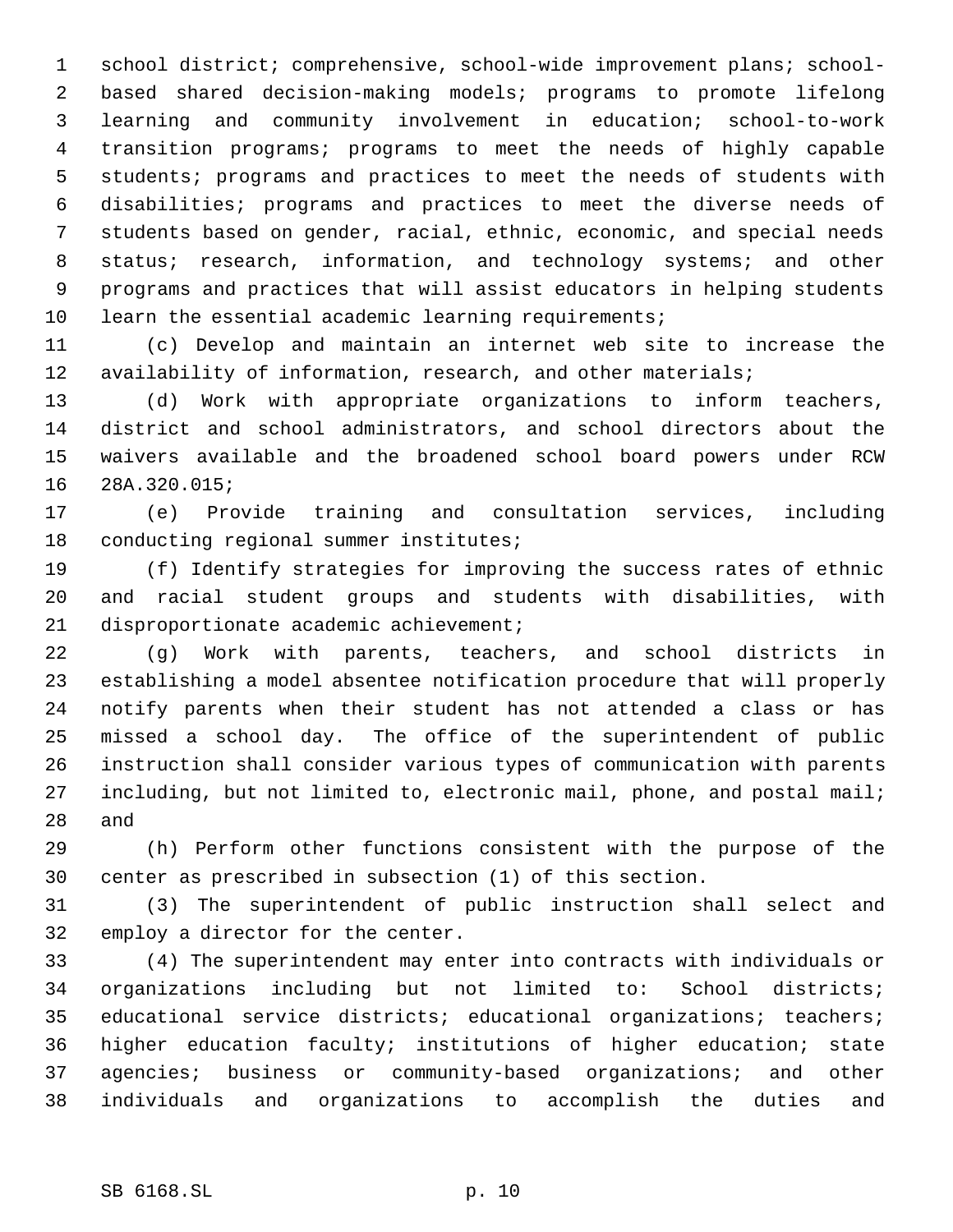responsibilities of the center. In carrying out the duties and responsibilities of the center, the superintendent, whenever possible, shall use practitioners to assist agency staff as well as assist educators and others in schools and districts.

 (5) The office of the superintendent of public instruction shall report to the legislature by September 1, 2007, and thereafter biennially, regarding the effectiveness of the center for the improvement of student learning, how the services provided by the center for the improvement of student learning have been used and by whom, and recommendations to improve the accessibility and application of knowledge and information that leads to improved student learning and greater family and community involvement in the public education system.

 **Sec. 7.** RCW 28A.245.060 and 2007 c 463 s 7 are each amended to read as follows:

16 To the extent funds are available, the superintendent of public instruction shall assign at least one full-time equivalent staff position within the office of the superintendent of public instruction to serve as the director of skill centers.

 *\*Sec. 8. RCW 28A.625.020 and 1991 c 255 s 1 are each amended to read as follows:*

 *(1) The superintendent of public instruction shall establish an annual award program for excellence in education to recognize teachers, principals, administrators, classified staff, school district superintendents, and school boards for their leadership, contributions, and commitment to education. The program shall recognize annually:*

 *(((1))) (a) Five teachers from each congressional district of the state. One individual must be an elementary level teacher, one must be a junior high or middle school level teacher, and one must be a secondary level teacher. Teachers shall include educational staff associates;*

*(((2))) (b) Five principals or administrators from the state;*

*(((3))) (c) One school district superintendent from the state;*

 *(((4))) (d) One school district board of directors from the state; and*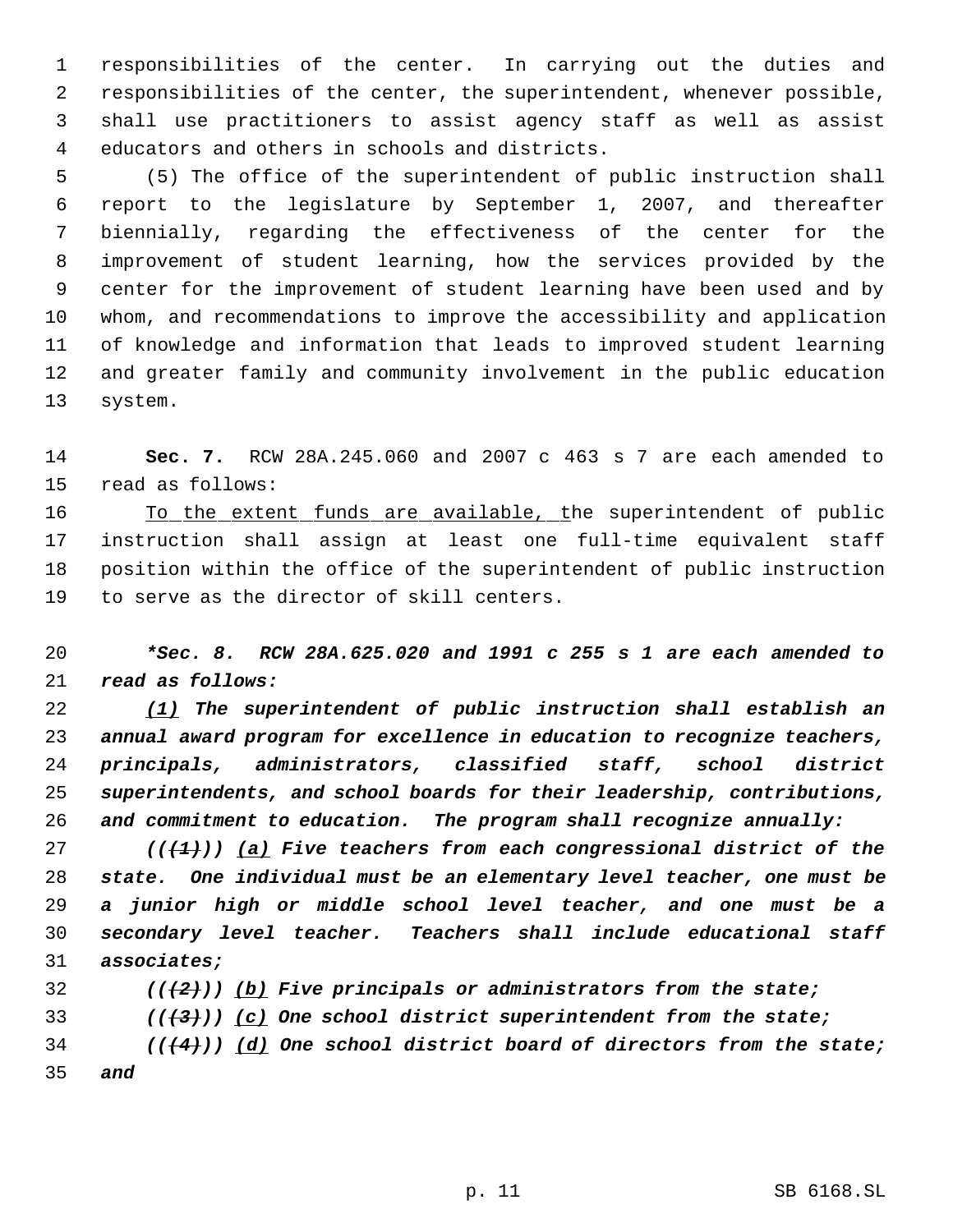- *(((5))) (e) Three classified staff from each congressional district*
- *of the state.*
- *(2) Implementation of the program in this section is contingent on the provision of funds available for this purpose. \*Sec. 8 was vetoed. See message at end of chapter.*

 **Sec. 9.** RCW 28A.300.520 and 2007 c 384 s 5 are each amended to read as follows:

 (1) The superintendent of public instruction shall review current policies and assess the adequacy and availability of programs targeted at children who have a parent who is incarcerated in a department of corrections facility. The superintendent of public instruction shall adopt policies that support the children of incarcerated parents and meet their needs with the goal of facilitating normal child development, including maintaining adequate academic progress, while reducing intergenerational incarceration.

 (2) To the extent funds are available, the superintendent shall conduct the following activities to assist in implementing the requirements of subsection (1) of this section:

 (a) Gather information and data on the students who are the children of inmates incarcerated in department of corrections facilities; and

 (b) Participate in the children of incarcerated parents advisory committee and report information obtained under this section to the advisory committee.

 **Sec. 10.** RCW 28A.320.125 and 2007 c 406 s 1 are each amended to read as follows:

 (1) The legislature considers it to be a matter of public safety for public schools and staff to have current safe school plans and procedures in place, fully consistent with federal law. The legislature further finds and intends, by requiring safe school plans to be in place, that school districts will become eligible for federal assistance. The legislature further finds that schools are in a position to serve the community in the event of an emergency resulting from natural disasters or man-made disasters.

 (2) Schools and school districts shall consider the guidance provided by the superintendent of public instruction, including the comprehensive school safety checklist and the model comprehensive safe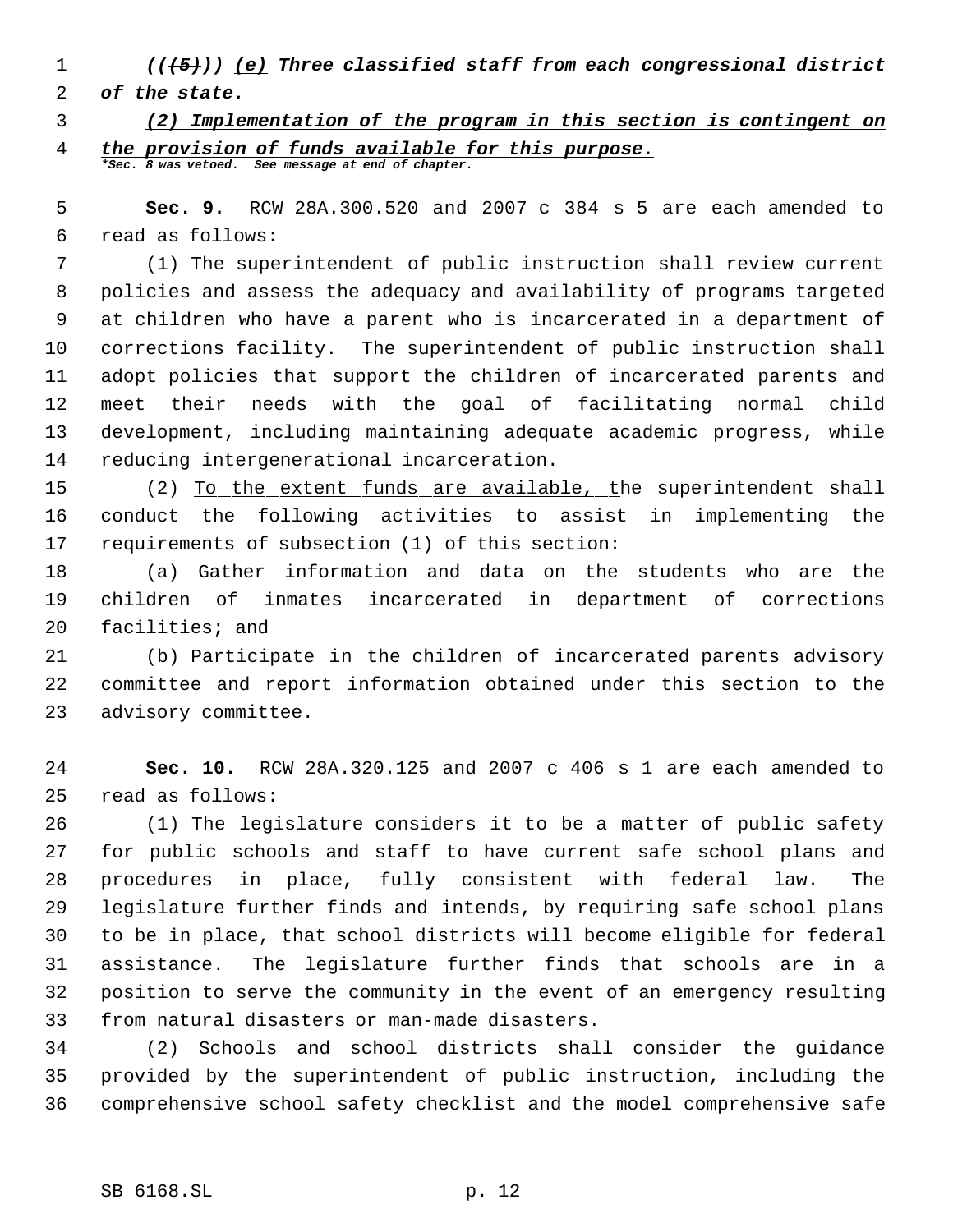school plans that include prevention, intervention, all hazard/crisis response, and postcrisis recovery, when developing their own individual comprehensive safe school plans. Each school district shall adopt, no later than September 1, 2008, and implement a safe school plan consistent with the school mapping information system pursuant to RCW 36.28A.060. The plan shall:

(a) Include required school safety policies and procedures;

 (b) Address emergency mitigation, preparedness, response, and recovery;

 (c) Include provisions for assisting and communicating with students and staff, including those with special needs or disabilities;

 (d) Use the training guidance provided by the Washington emergency management division of the state military department in collaboration with the Washington state office of the superintendent of public instruction school safety center and the school safety center advisory committee;

 (e) Require the building principal to be certified on the incident 18 command system;

 (f) Take into account the manner in which the school facilities may be used as a community asset in the event of a community-wide emergency; and

 (g) Set guidelines for requesting city or county law enforcement agencies, local fire departments, emergency service providers, and county emergency management agencies to meet with school districts and 25 participate in safety-related drills ((annually)).

26 (3) To the extent funds are available, school districts shall annually:

 (a) Review and update safe school plans in collaboration with local 29 emergency response agencies;

(b) Conduct an inventory of all hazardous materials;

 (c) Update information on the school mapping information system to reflect current staffing and updated plans, including:

 (i) Identifying all staff members who are trained on the national incident management system, trained on the incident command system, or are certified on the incident command system; and

 (ii) Identifying school transportation procedures for evacuation, to include bus staging areas, evacuation routes, communication systems,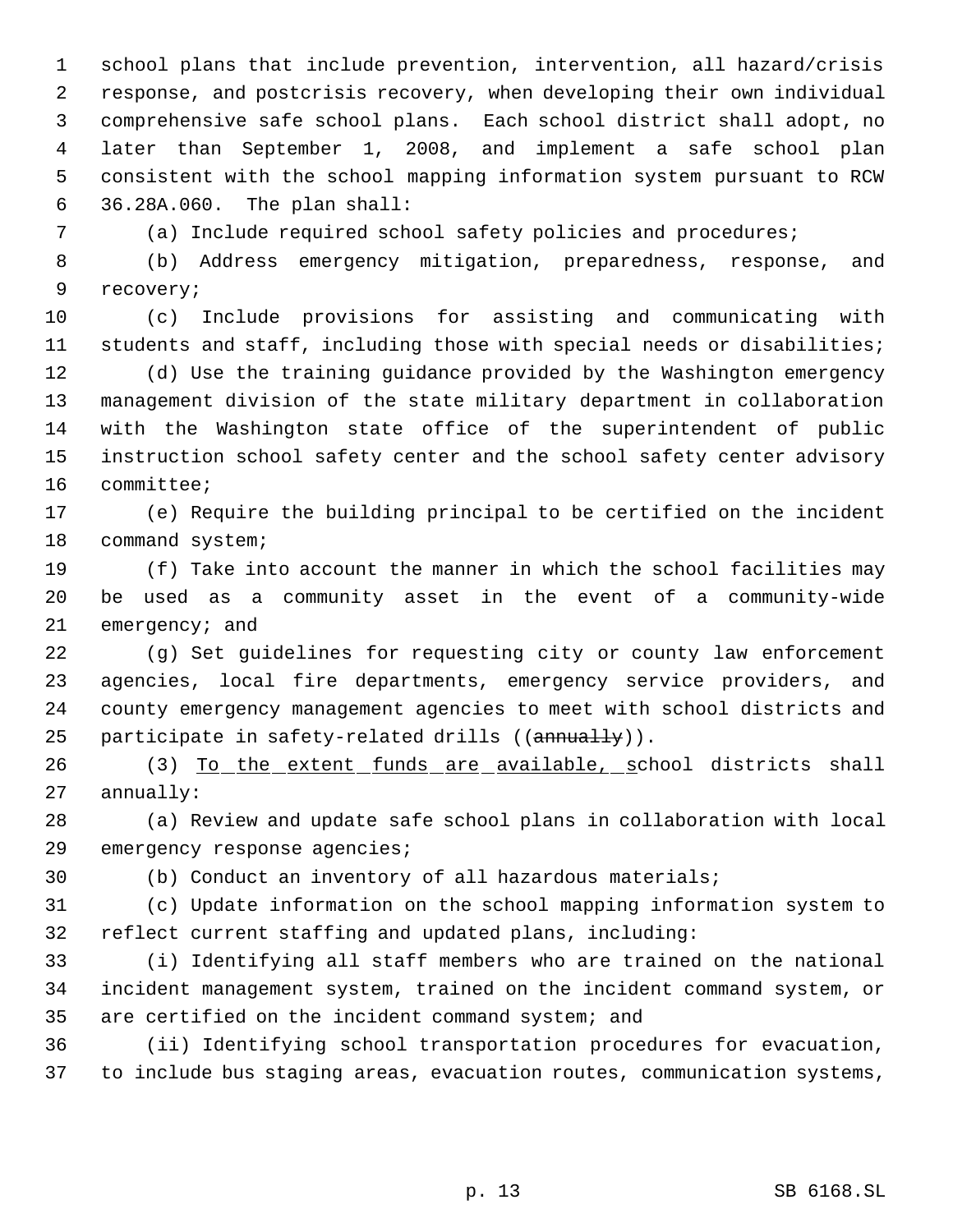parent-student reunification sites, and secondary transportation agreements consistent with the school mapping information system; and

 (d) Provide information to all staff on the use of emergency supplies and notification and alert procedures.

5 (4) To the extent funds are available, school districts ((are required to)) shall annually record and report on the information and activities required in subsection (3) of this section to the Washington association of sheriffs and police chiefs.

 (5) School districts are encouraged to work with local emergency management agencies and other emergency responders to conduct one tabletop exercise, one functional exercise, and two full-scale exercises within a four-year period.

 (6) Schools shall conduct no less than one safety-related drill each month that school is in session. Schools shall complete no less than one drill using the school mapping information system, one drill for lockdowns, one drill for shelter-in-place, and six drills for fire evacuation in accordance with the state fire code. Schools should consider drills for earthquakes, tsunamis, or other high-risk local events. Schools shall document the date and time of such drills. This subsection is intended to satisfy all federal requirements for comprehensive school emergency drills and evacuations.

 (7) Educational service districts are encouraged to apply for federal emergency response and crisis management grants with the assistance of the superintendent of public instruction and the Washington emergency management division of the state military department.

 (8) The superintendent of public instruction may adopt rules to implement provisions of this section. These rules may include, but are not limited to, provisions for evacuations, lockdowns, or other components of a comprehensive safe school plan.

> Passed by the Senate April 20, 2009. Passed by the House April 25, 2009. Approved by the Governor May 19, 2009, with the exception of certain items that were vetoed. Filed in Office of Secretary of State May 20, 2009.

Note: Governor's explanation of partial veto is as follows: "I have approved, except for Sections 3, 4 and 8, Senate Bill 6168 entitled:

"AN ACT Relating to reducing costs in state elementary and secondary education programs."

Sections 3 and 4 refer to the availability of funds as the determinate for whether these important programs are implemented. Because all